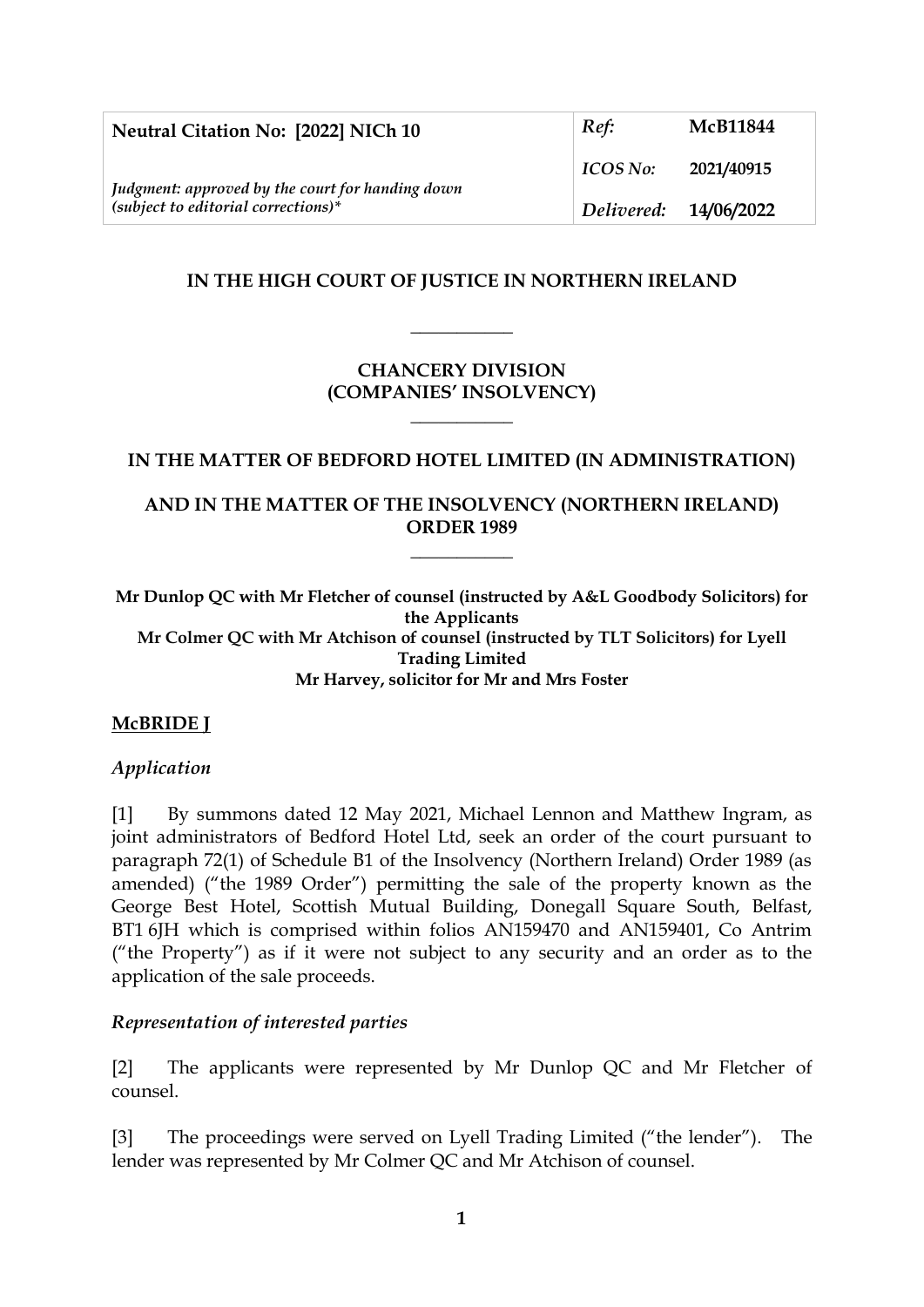[4] As appears from the affidavit evidence sworn by Mr Corbett, solicitor, on 29 June 2021, 24 September 2021 and 5 October 2021 there are a large number of individuals who separately made investments in the company and they are collectively known as the "bedroom investors."

[5] On 21 May 2021 and 24 September 2021 the joint administrators applied to the High Court for directions as to the appropriate parties to be served with the application and the method of service of proceedings, as it was recognised that there were a large number of other investors, many of whom resided outside the jurisdiction.

[6] The affidavits in support of these applications filed by Mr Corbett, showed the strenuous efforts made by the joint administrators to identify and ascertain the whereabouts of all interested parties to the present proceedings and all attempts made to notify them of the proceedings.

[7] As a result of the orders made by this court and, in particular, the order dated 8 October 2021 which set out the names and addresses of the 72 investors in the schedule and which further stipulated the mode of service of proceedings, this court is satisfied that all the relevant parties have been identified and served with notice of the proceedings.

[8] Mr and Mrs Foster, who were represented by Mr Harvey of Peden & Reid Solicitors, unlike the other bedroom investors rescinded the sale agreement and thereafter obtained a monetary judgment against the company. That judgment has been registered as an order charging land against the folios comprising the property, which said charge was registered after the legal charge held by the lender.

[9] All of the bedroom investors are litigants in person. Some appeared in person via sight link, 23 filed affidavit evidence and some made oral submissions to the court; including Mr Stephen Kearney, who essentially set out the common position of the bedroom investors and in that sense represented their interests. In addition the court also heard oral submissions from Ms Diane Basterfield and Ms Claire McGaughey.

[10] The court is very grateful to all parties who filed skeleton arguments and made written and oral submissions. All of these proved to be of much assistance to the court.

# *Evidence*

[11] The evidence in support of the application is contained within the affidavits of Mr Michael Lennon sworn on 13 May 2021, 24 March 2022 and 25 May 2022 together with the exhibits thereto.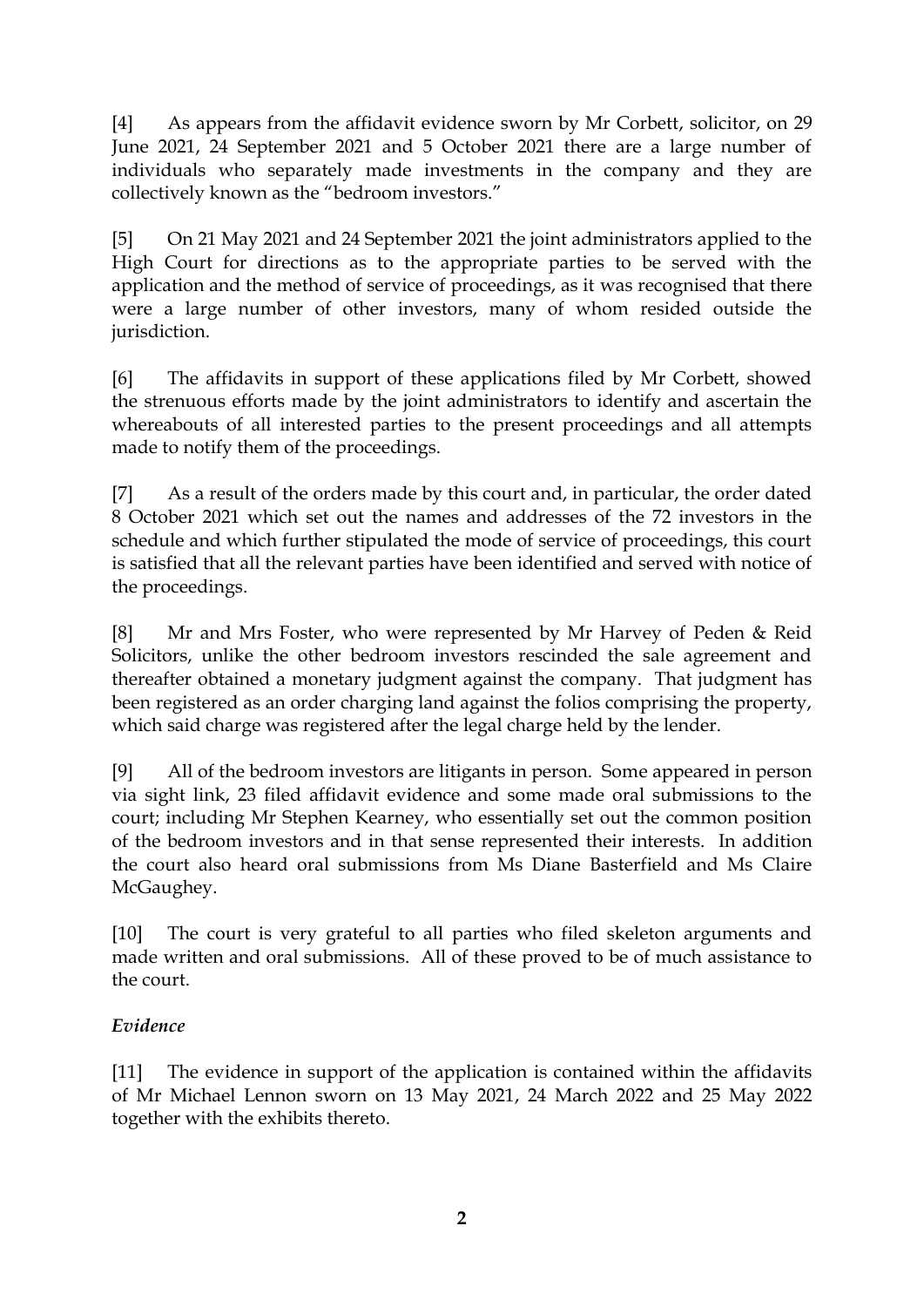[12] Mr Higson swore an affidavit on behalf of the lender on 14 February 2022 and Mr Troughton, director of the lender, filed an affidavit on 31 May 2022.

[13] In addition, a number of bedroom investors filed affidavit evidence and 17 filed "personal stories" in which they described the impact the loss of this investment is having on their lives and futures. A number of bedroom investors filed emails with the court office in which they essentially set out that they were in agreement with the submissions being made by Mr Kearney and Ms Basterfield.

# *Factual Background*

[14] The factual background is set out in the affidavit evidence of Mr Lennon and Mr Higson:

- (a) The company was placed into administration by the out of court appointment route available under the 1989 Order by Lyell Trading Limited, the lender, which was the holder of a qualifying floating charge dated 26 October 2018 over the assets and undertakings of the company.
- (b) The joint administrations were appointed on 24 April 2020.
- (c) The company is the registered owner of the property known as the George Best Hotel, Scottish Mutual Building, Donegall Square South, Belfast, BT1 6JH, which is comprised in folios AN159470 and AN159401 Co Antrim.
- (d) Lyell Trading Limited is the holder of a first ranking legal charge over the folios comprising the hotel and the charge was registered in the Land Registry on 9 January 2019. A debenture entered into between the Company and the lender dated 26 October 2018 was registered at Companies House via a Certificate of registration of a charge on 29 October 2018.
- (e) The company acquired the property with the intention of redeveloping it to operate it as a hotel known as the George Best Hotel ("the Hotel"). The hotel is not finished, the level of completion is less than 70% and the likely investment required to bring about completion is approximately £2m although it could be much higher depending on a number of considerations including costs of labour and material and the attitude of the Belfast City Council in respect of various planning/building control issues.
- (f) Upon appointment the joint administrators became aware that there were a large number of individuals who had invested in the company. Each of these individuals advanced monies to the company with the expectation that they would have an interest in a bedroom in the hotel once the construction works were completed. ("The bedroom Investors")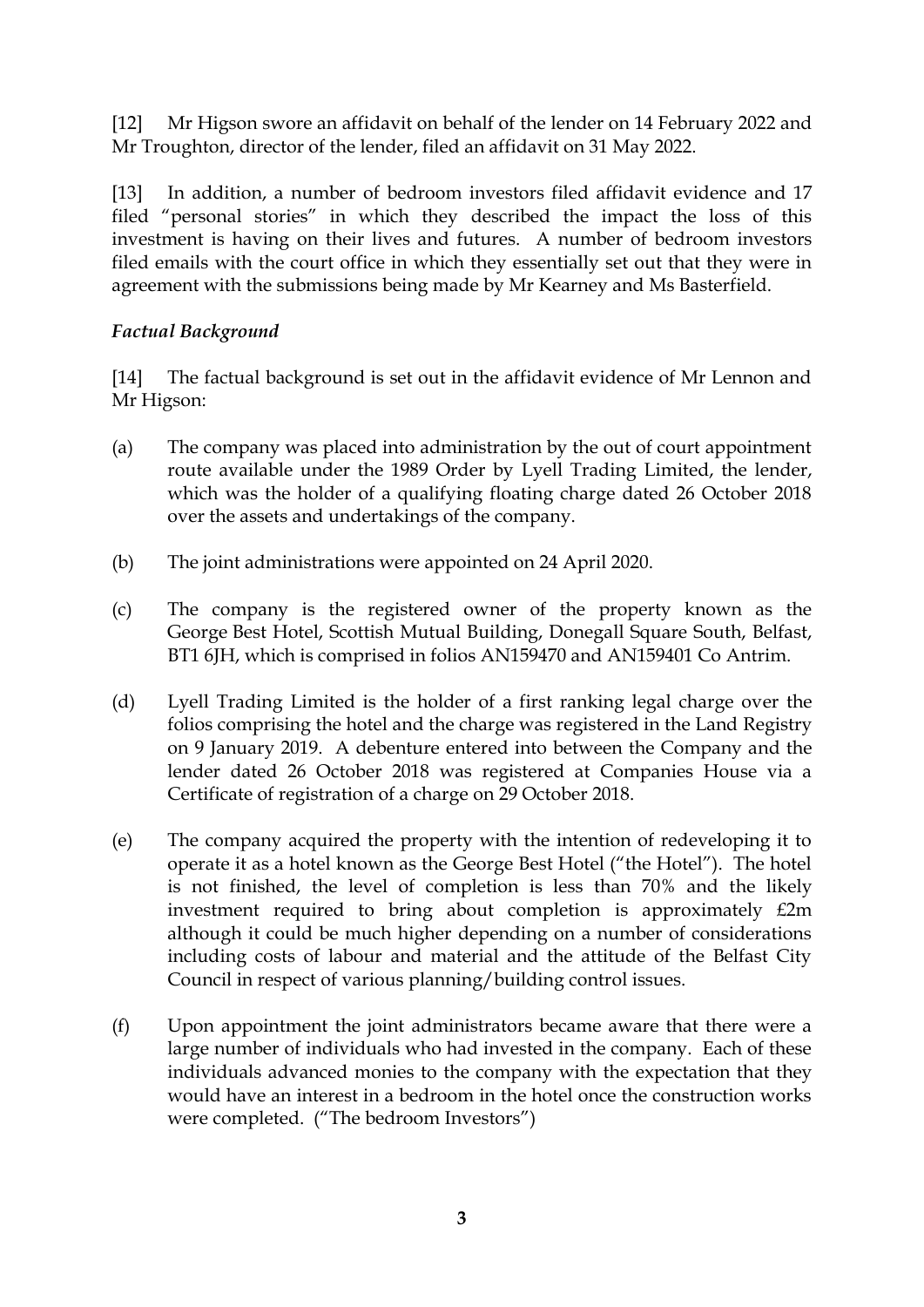- (g) The bedroom investors entered into contractual agreements to purchase a long leasehold interest from the company and with payment being made up front to the company in the sum of 25%, 50% or 100% of the ultimate purchase price.
- (h) Under the contract it was specifically provided that a deposit would be used by the company in the construction of the building as a hotel. Completion was to take place at the latest by 10 January 2019 and if the building was not completed on that date the investor was entitled to rescind the agreement for sale.
- (i) The building was not completed within the proposed timescale and as far as the joint administrators are aware no leasehold agreements have been entered into between the company and the bedroom investors. Some (but not all) of the investors have sought to rescind their contracts.
- (j) On the basis of the books and records of the company, the joint administrators understand that the company received circa £4m from the various bedroom investors with such funds being used by the company to fund the development of the hotel. Consequently, the funds provided by the bedroom investors are not held by the company as identifiable funds capable of being repaid to the bedroom investors and the joint administrators therefore do not hold the bedroom investors' funds.
- (k) Two bedroom investors are in a slightly different position to the other bedroom investors as a whole. Julie and Peter Foster obtained a judgment against the company dated 8 November 2019 and subsequently secured an order charging land which has been registered on 6 February 2020 against both of the Land Registry folios that comprise the property.
- (l) The remaining bedroom investors have not registered any burden or other interest against the land registry folios that comprise the property.

# *Relevant Legislation*

[15] The joint administrators consider that a sale of the property in its current state of completion, free from the secured interests is the best option available to them to achieve the purpose of the administration. As a consequence they have brought the present application under paragraph 72 of Schedule B1 of the 1989 Order.

[16] Paragraph 72 of Schedule B1 of the 1989 Order provides as follows:

"72. $-(1)$  The High Court may by order enable the administrator of a company to dispose of property which is subject to a security (other than a floating charge) as if it were not subject to the security.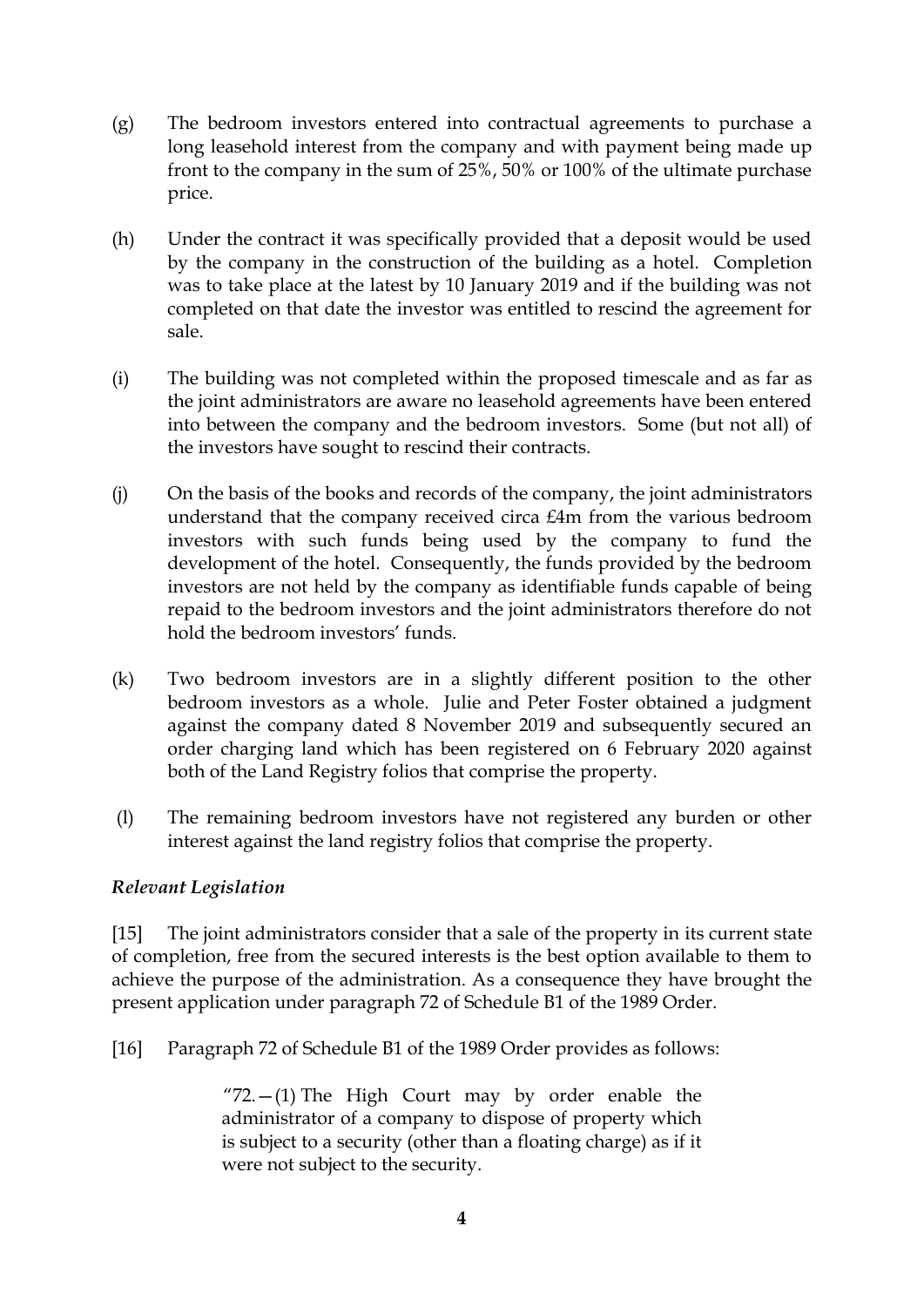(2) An order under sub-paragraph (1) may be made only—

- (a) on the application of the administrator, and
- (b) where the court thinks that disposal of the property would be likely to promote the purpose of administration in respect of the company.

(3) An order under this paragraph is subject to the condition that there be applied towards discharging the sums secured by the security—

- (a) the net proceeds of disposal of the property, and
- (b) any additional money required to be added to the net proceeds so as to produce the amount determined by the court as the net amount which would be realised on a sale of the property at market value.

(4) If an order under this paragraph relates to more than one security, application of money under sub-paragraph (3) shall be in the order of the priorities of the securities."

[17] The purpose of administration of the company is set out at Schedule B1 paragraphs 4 and 5 as follows:

> $4. - (1)$  The administrator of a company must perform his functions with the objective of—

(a) rescuing the company as a going concern, or

(b) achieving a better result for the company's creditors as a whole than would be likely if the company were wound up (without first being in administration), or

(c) realising property in order to make a distribution to one or more secured or preferential creditors.

(2) Subject to sub-paragraph (4), the administrator of a company must perform his functions in the interests of the company's creditors as a whole.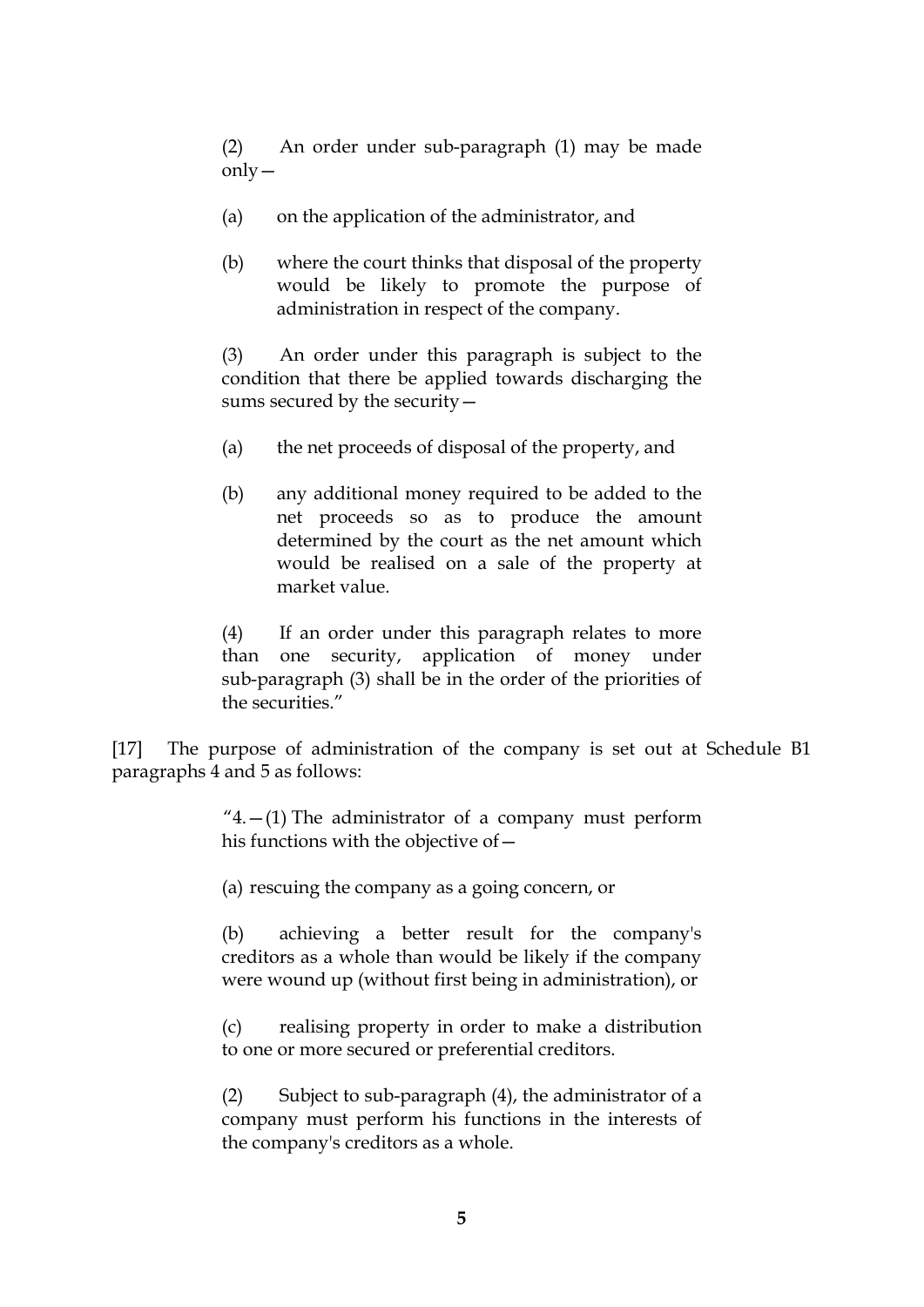(4) The administrator may perform his functions with the objective specified in sub-paragraph  $(1)(c)$  only if  $-$ 

- (a) he thinks that it is not reasonably practicable to achieve either of the objectives specified in subparagraph (1)(a) and (b), and
- (b) he does not unnecessarily harm the interests of the creditors of the company as a whole.

5. The administrator of a company must perform his functions as quickly and efficiently as is reasonably practicable."

## *Issues for Determination*

…

- [18] Two issues arise for determination:
- (a) Whether the purpose of the administration is best achieved by sale of the property free from the secured interests or whether it is best achieved in another way – ("the options issue.")
- (b) If the purpose of the administration is best achieved by sale of the property free from the secured interests, the order of the securities affected – ("Priorities issue").

### *The evidence in respect of the options issue*

[19] The joint administrators' position was set out in the three affidavits filed by Mr Lennon. In his first affidavit he averred that the building is not complete and will require further finance to complete the construction. He averred that the joint administrators are not presently in a position to finance completion of the building. At paragraph 32 of his affidavit he sets out the basis upon which the joint administrators consider it appropriate to pursue the present application. He states:

> "The joint administrators consider that the purpose of administration is best met by the sale of the building in its current state of completion. We consider this is likely to achieve a better result for creditors in the alternative (ie liquidation) and in any event such a purpose will realise a better outcome for the secured creditor of the company – the lender."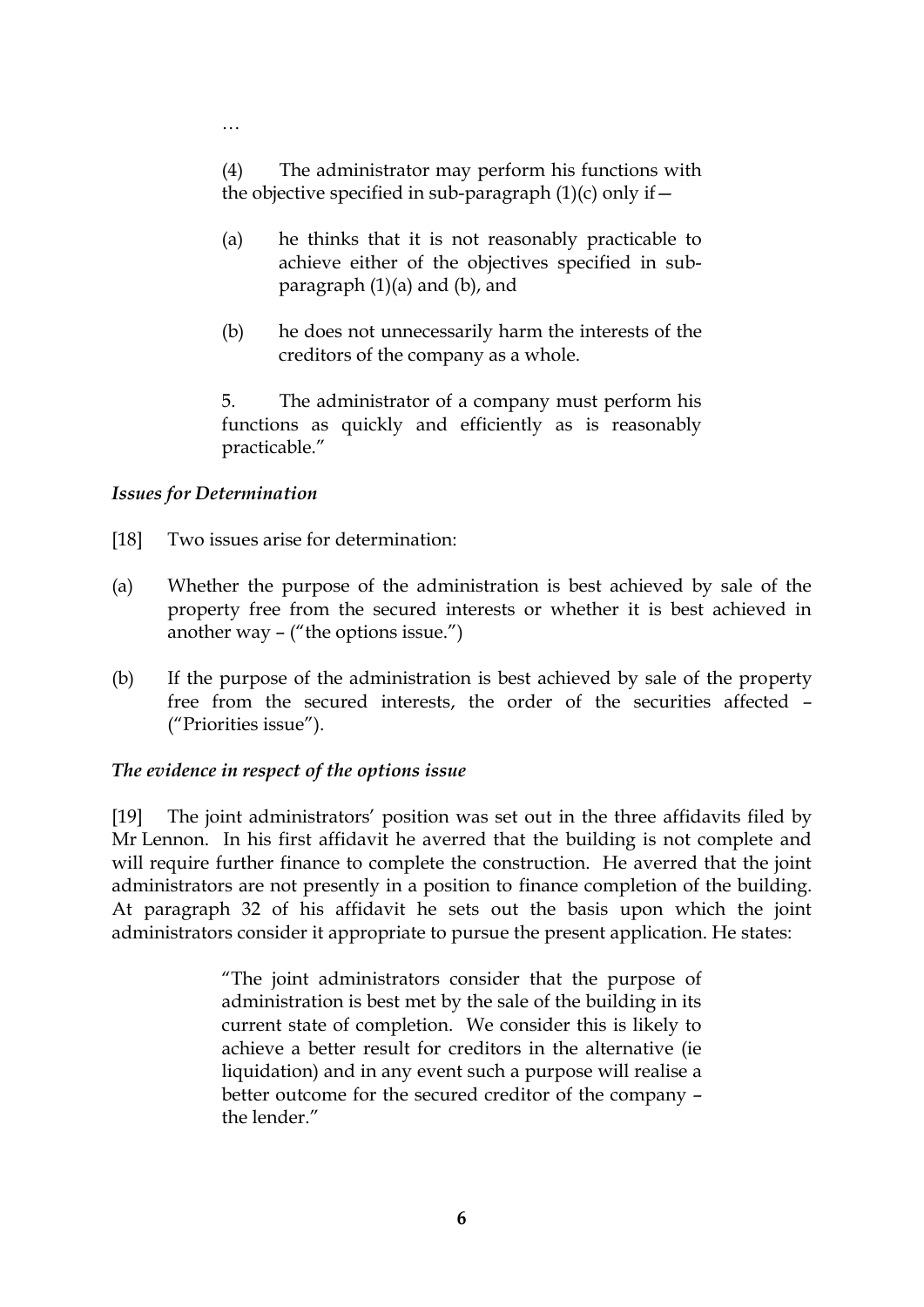[20] He further confirmed that the joint administrators had obtained a valuation of the property but had not released same due to its commercially sensitive nature. He did, however, confirm that based on the valuation advice and in light of the secured debt of circa £8.36m owing to the lender, there is unlikely to be any return for unsecured creditors following the sale of the building and the satisfaction of the lender's secured debt and it was further agreed that the lender's security would not be satisfied in full.

[21] The joint administrators averred that in light of all the circumstances the only option open to them which could best promote the purpose of the administration was to dispose of the property at its open market value as if it were not subject to security.

[22] In the event the building is sold for more than the debt owed to the lender and after payment of administration costs and expenses the administrators stated that they would return to the court for further directions.

[23] When the matter was first listed for hearing on 14 March 2022 Mr Stephen Kearney, one of the bedroom investors, appeared at the hearing and requested an adjournment on the basis the joint administrators had failed to adequately investigate whether there was a potential investor who would complete the building works and then sell the completed building or operate it as a going concern. This application was supported by 22 other bedroom investors who had filed affidavit evidence to this effect.

[24] Mr Dunlop opposed the application on the basis that this was only an inchoate proposal and, in particular stressed that the potential developer had not been identified. He further submitted it would be unlikely such an investor would materialise for a number of stated reasons and submitted that an adjournment would only further delay the administration of the company.

[25] In light of the agreed evidence that the joint administrators' preferred option would lead to no return to the bedroom investors, many of whom had invested their life time savings in this project, and in light of the submissions by the bedroom investors that there may be another available option which would better meet the interests of all the creditors, I adjourned the case to enable the parties to file further evidence to support their submission that there was another viable option whereby the building could be completed and in this way the interests of all the creditors and, in particular, the unsecured creditors could be met.

[26] Prior to the adjourned hearing the court received a document entitled "Expression of interest" from the Martin Property Group which was dated 18 March 2022 which stated as follows:

> "18 March 2022 - Re Bedford Hotel, Belfast, Northern Ireland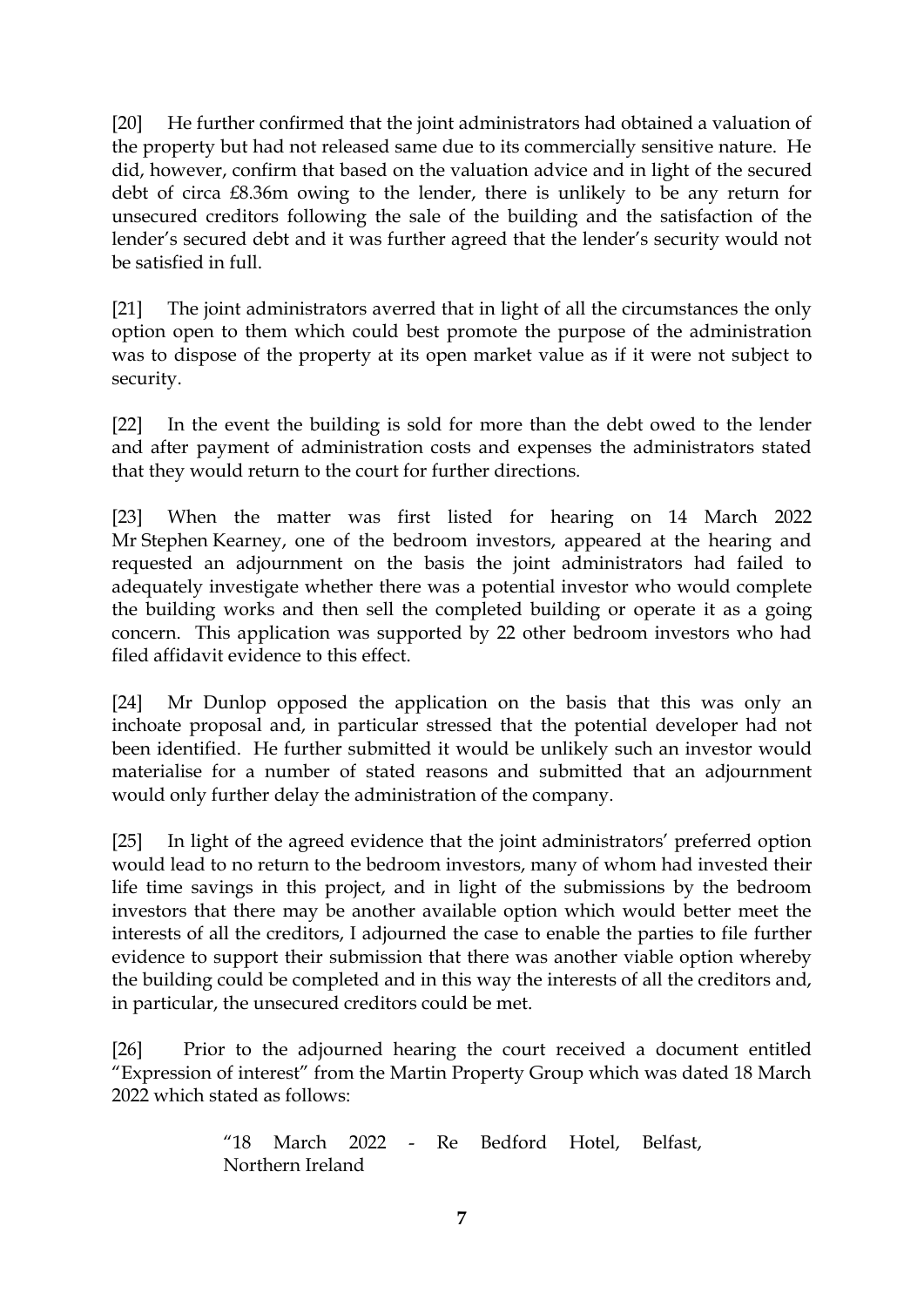To whom it may concern

We, the Martin Property Group, have conducted a feasibility study of the Bedford Hotel. This study included various site visits, a budgetary review and due diligence of the property.

On this basis we would like to formally acknowledge an expression of interest in making a substantial investment in the Bedford Hotel project in return for a majority equity stake in the property and the eventual business.

As part of this investment, the Group intends to complete the renovation of the property and operate the business as a going concern.

We understand that there are a number of investors in the project, including a group of individual investors ("room investors").

Subject to routine agreement with the existing investors, we will seek to establish an equitable, long term plan that will enable investors to recover part or all of their investment. It is envisaged that the first stage of this plan would be to reach an agreement with Lyell Trading.

This plan is contingent on negotiations with the investors.

Paul G Martin Group Director on behalf of Martin Property Group"

[27] Mr Lennon filed his second affidavit on 24 March 2022. In this affidavit he set out the joint administrators' views in respect of the potential options available to them in respect of the property. He stated that there were three possible options, namely:

- (a) A sale of the property "as it is" that is in its present condition and subject to any existing encumbrances ("Option A");
- (b) Completing the development of the hotel and then selling it ("Option B"); and
- (c) Selling the property free of its secured interests which was the preferred option of the joint administrators ("Option C").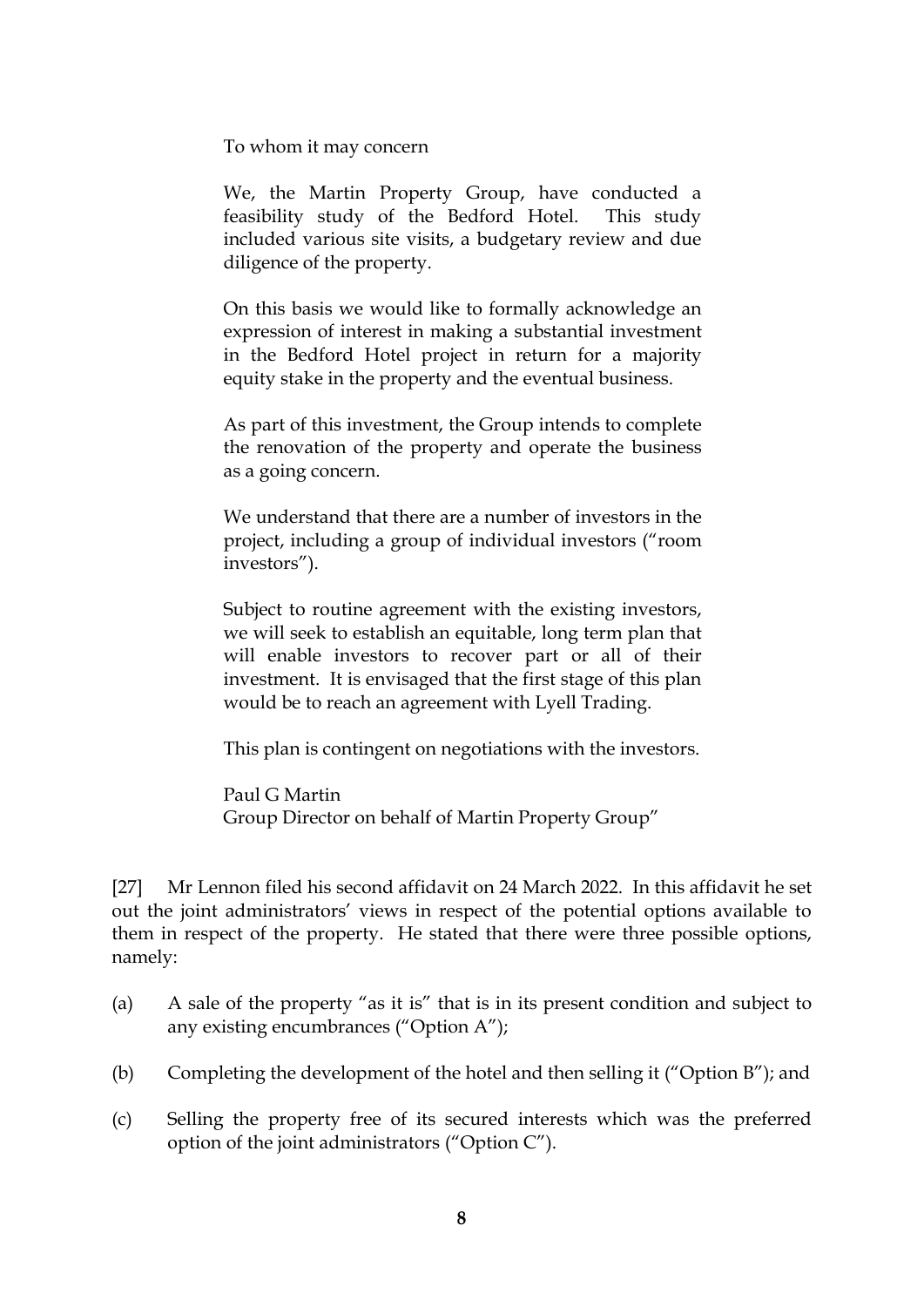[28] It was the settled view of the joint administrators that in practice the only realistic option available to them was to sell the property free of its secured interests and that was why they were continuing to seek the relief applied for in the present application.

[29] In relation to option A - sale of the property "as it is" Mr Lennon stated that this was an extremely unlikely scenario. This was because every party who had expressed an interest in purchasing the property to the joint administrators had emphasised the need for clear title, ie unencumbered by any securities and therefore it was his view that it was extremely unlikely that any buyer would be willing to purchase a property subject to secured interests.

[30] In relation to option B, namely completing the hotel, which is the option proposed by the bedroom investors, the joint administrators reiterated that they are presently not in a position to finance or otherwise in a position to complete the construction of the hotel themselves. In addition, the lender, Lyell Trading Limited, has indicated that it will not fund such works.

[31] Mr Lennon further confirmed at paragraph 21 of his affidavit that notwithstanding the adjournment of the case on 14 March 2022 the joint administrators had still not received any investment proposal from any third party to complete the construction of the hotel. Mr Lennon outlined that the idea of a third party investor completing the hotel had first been raised with the administrators by Mr Stephen Kearney in December 2021 but to date no such investment proposal has been received from any third party investor for the joint administrators to consider. He accepted that an expression of interest had been made by the Martin Property Group but noted that they have not made any formal proposal notwithstanding meetings and correspondence between them and the joint administrators.

[32] Mr Lennon then referred to the valuation of the property obtained by the joint administrators. Although the report is not disclosed, he noted that it considers three scenarios and he averred at paragraph 29:

> "… the joint administrators consider that it is particularly unlikely that any third party would be willing to invest in and complete the construction of the hotel for the following reasons:

> 29.1 The joint administrators obtained a valuation of the property at the outset of the administration. A copy of this valuation can be provided to the court if it wishes to have sight of same but it is presently not being released owing to the commercially sensitive nature of such a report and the impact that its disclosure could have on the price that the joint administrators seek to obtain for the hotel. The valuation which the joint administrators have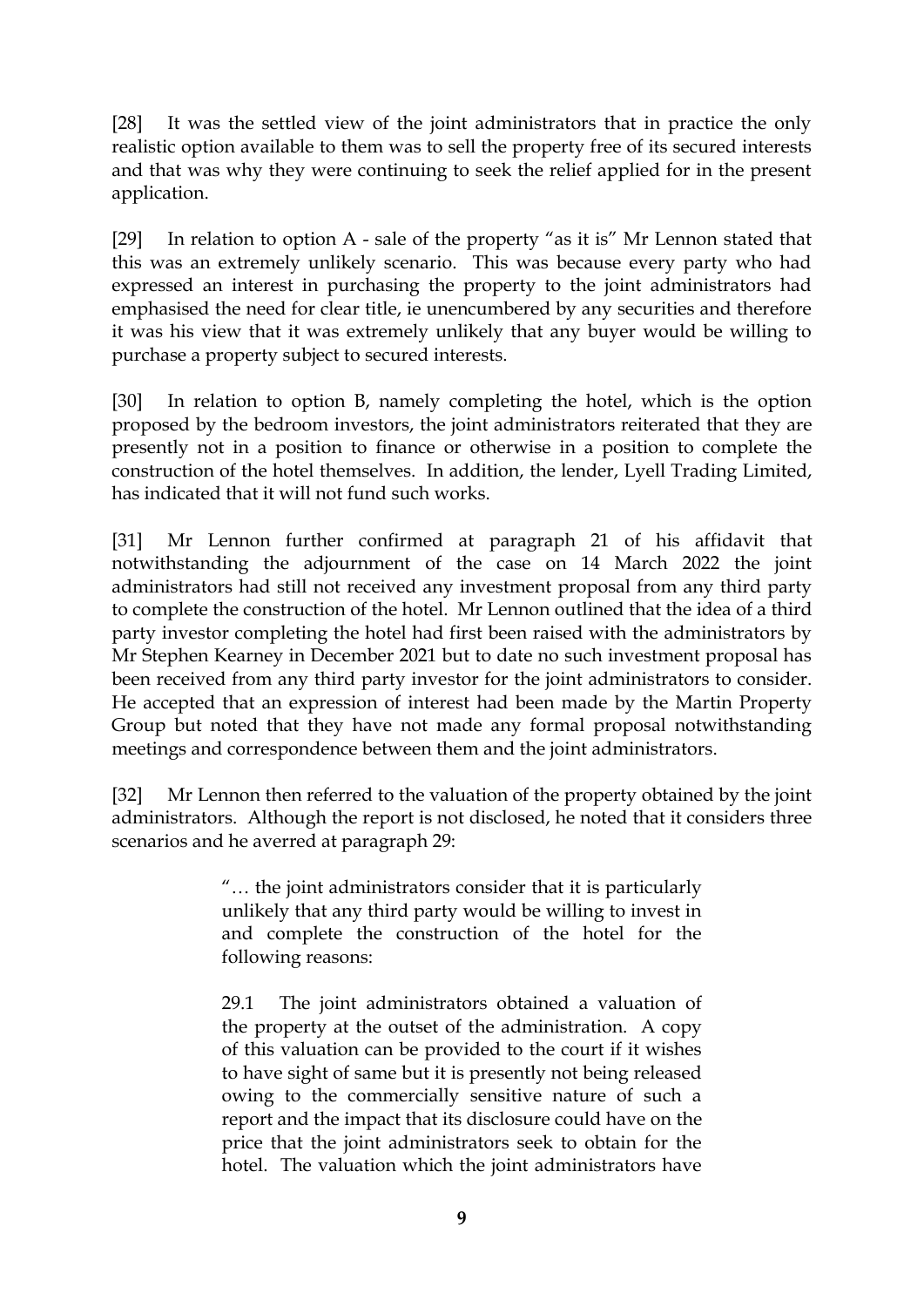obtained considers three scenarios – the property being sold in its current state of completion; the property being completed to practical completion and then sold; and the property being completed to practical completion, traded as a hotel and then sold as a going concern. In each of those scenarios, based on:

- (i) The costs and expense of the administration to date and those expected to continue to accrue;
- (ii) The liability of the company to the lender, which as of 10 February 2022 stood at £8,364,390.45 and which is increasing with interest; and
- (iii) The liability of the company to Julie and Peter Foster, it is unlikely that the maximum valuation scenario (ie completion of the hotel and trading as a going concern, would be exceeded). It is therefore unlikely that a surplus would ever be generated for the ordinary unsecured creditors of the company ie the bedroom investors.

29.2 Commercially, therefore, it would appear that any third party would be unable to recover their initial investment in the property. Any investor would have to invest at least £2m without any security unless they persuaded the secured creditors (ie the lender and the Fosters) to postpone their own rights.

29.3 The company has been in administration for almost two years now, no formal investment proposal has been made to the joint administrators during the previous two years. Some expressions of interest have been posed to the joint administrators, but much like Martin Property Group's expression of interest, these were speculative at best."

[33] At the resumed hearing on 6 May 2022 no investment proposal had been presented by any third party investor, and in particular, none had been presented by Martin Property Group. The court nonetheless afforded the bedroom investors a period of seven days to provide the court with any investment proposal that could be obtained from Martin Property Group and the case was relisted for hearing on 20 May 2022. It was adjourned by agreement as Martin Property Group indicated they would file a proposal on 20 May. The case was relisted for hearing on 24 May 2022.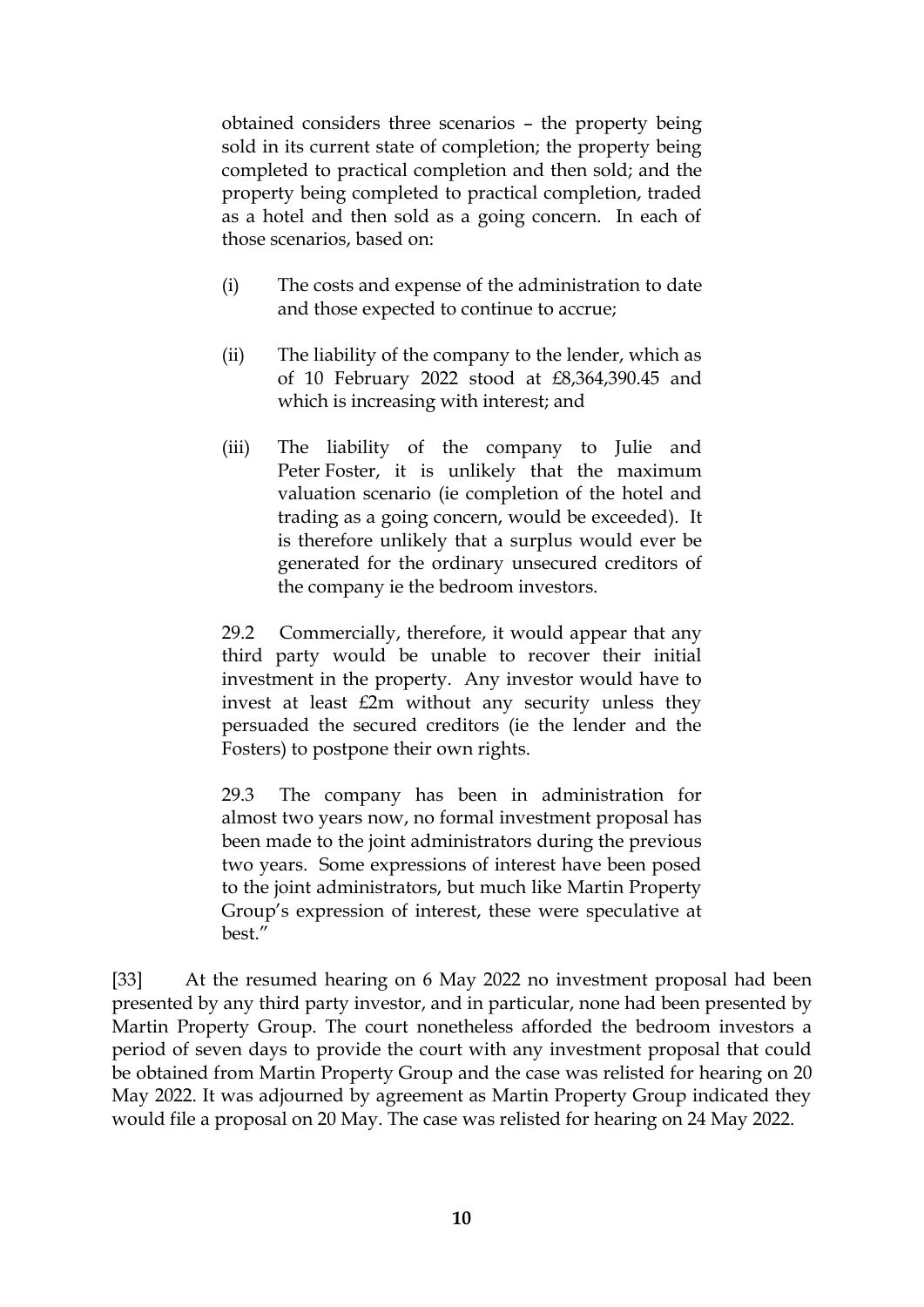[34] On 20 May 2022 the Martin Property Group sent a without prejudice email to the joint administrators in which they expressed an interest in acquiring the debt of the lender so they could thereby become the first charge lender to the Company. They would then offer the Company a new term loan in order to refinance the debt and end the administration process. It would offer a funding facility to the company to complete the refurbishment of the hotel and thereafter it would enter into an arrangement with a third party to lease and operate the property from the Company as a going concern and in this way the bedroom investors may be repaid through the profits generated from the trading activity. They accepted that they would only pay a percentage of the lender's debt on the basis that even in an open market sale the lender would not recover its debt in full. They finally stated that they wished to discuss the proposal "to work out an acceptable solution for all parties".

[35] At the resumed hearing on 24 May 2022 the joint administrators filed an unsworn affidavit which was then sworn on 25 May 2022. In this they set out their view that the proposal by the Martin Property Group was only a viable option if the lender agreed to sell its debt for the price proposed by Martin Property Group. They further submitted that the proposal by Martin Property Group was really only an expression of interest that was inchoate as it contained a large number of contingencies.

[36] At the court's request Mr Troughton, director of the lender, filed an affidavit confirming the position of the lender to the proposal by the Martin Property Group. In his affidavit sworn on 31 May 2022 he stated that the proposal had been discussed and unanimously rejected by the Property Investment Committee of the lender's parent company. The main reason it was rejected was because the lender believed that it would only receive the best return in respect of its debt if the property was exposed to the open market.

# *Evidence of the bedroom investors*

[37] Affidavit evidence was filed by 23 bedroom investors prior to the initial hearing. Almost all of the affidavits filed requested an adjournment of the proceedings to enable the administrators to investigate the potential for a third party investor to complete the development of the hotel before then either selling the property on or operating it as a going concern. The bedroom investors averred that an investor firm had expressed substantial interest in making a commercial proposal that would benefit all stakeholders including the individual bedroom investors. They submitted, as this was the only option under which the bedroom investors would see any return on their investment, the court should adjourn the hearing for this option to be fully explored by the joint administrators.

[38] Following the two adjournments of the hearing further affidavits were then filed by Mr Mark Spence and Ms Diane Basterfield.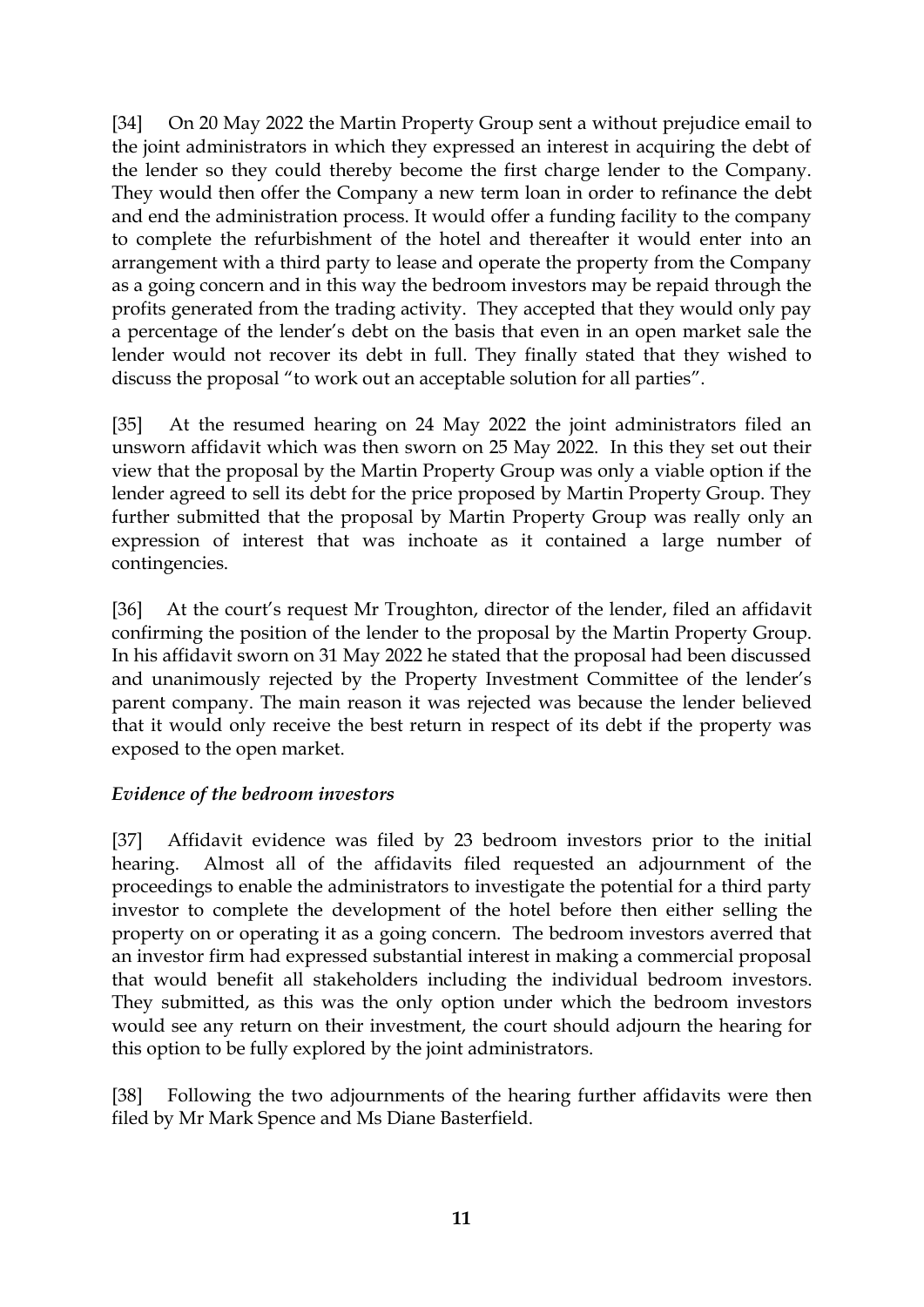[39] In their supplemental affidavits Mr Spence and Ms Basterfield indicated their support for the expression of interest and latterly the proposal by the Martin Property Group and Ms Basterfield asked the court to give the Martin Property Group first refusal. Mr Spence's affidavit exhibited a report from Colliers. Thirtyone bedroom investors also emailed the court to indicate support for the Martin Property Group's expression of interest.

[40] Mr Stephen Kearney did not file any further affidavit evidence but at the resumed hearings he submitted that, on the basis of the valuation obtained by the UK Accommodation Group Ltd on 1 April 2021 from Colliers, the build out option was viable and under it all investors, including the bedroom investors, would receive a return on their investment and, in addition, the third party investor would recover a profit. As appears from this valuation and, on the assumption the hotel is complete, fully fitted and ready to trade, the market value of the freehold interest in the property was estimated to be £11.6-£14m on the assumption there was a stabilised level of trade realised.

[41] Ms Basterfield gave evidence to support the proposal of the Martin Property Group. The court further heard moving evidence from Ms McGaughey about her and her family's upset and distress at the prospect of losing their lifetime savings in this investment.

[42] In addition, the court received personal stories by 17 bedroom investors describing the impact the loss of this investment was having on their lives and futures.

# *Evidence of the lender and Mr and Mrs Foster*

[43] Neither Lyell Trading nor Mr and Mrs Foster gave evidence about the options open to the joint administrators save that the lender supported the application brought by the joint administrators.

# *Evidence in respect of priorities*

[44] Mr David Higson on behalf of Lyell Trading Limited, the lender, swore an affidavit on 14 February 2022 and averred that the company entered into a debenture with Lyell Trading Limited on 26 October 2018. This debenture created a fixed and floating charge in favour of the lender over the property. This was registered in the Land Registry on 9 January 2019. The debenture was registered at Companies house via a certificate of registration of charge on 29 January 2018. An additional security document is registered at Companies House in favour of the lender, namely a debenture and guarantee dated 11 October 2019 and registered in Companies house via a Certificate of Registration of Charge on 17 October 2018. Mr Higson confirmed the indebtedness of the company to the lender as of 10 February 2022 was £8.3m approximately.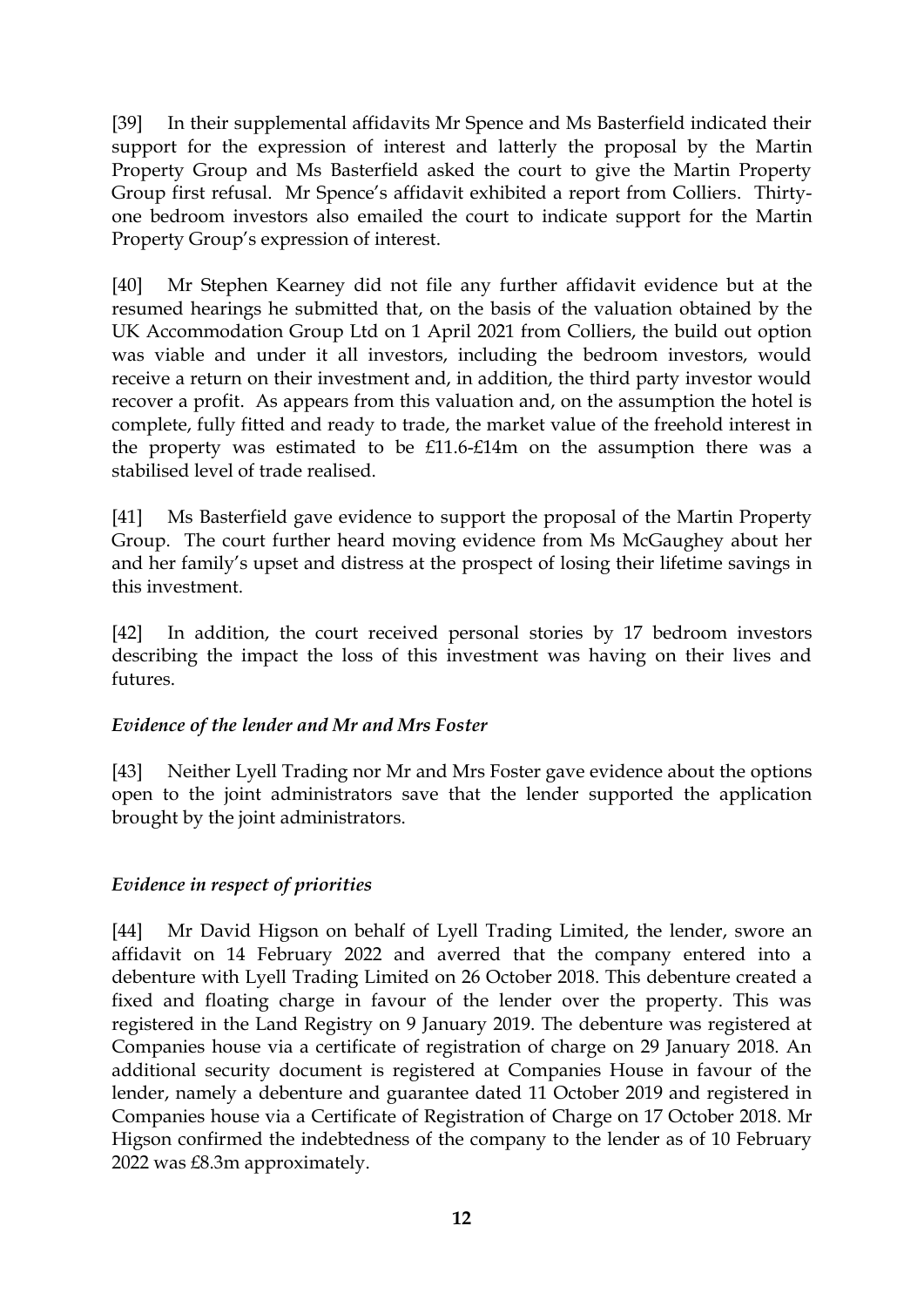[45] The Fosters did not file affidavit evidence but, as appears from the evidence of the joint administrators, they obtained a judgment against the company on 8 November 2019 and secured an order charging land which was registered over the folios. The registration of their order charging land post-dated the registration of the charge by the lender.

[46] None of the bedroom investors sought to argue that they have any priority or ranking above the lender.

# *Consideration*

[47] The present application is made pursuant to paragraph 72(1) of Schedule B1 to the 1989 Order. Under this provision the court may, by order, enable the administrators of a company to dispose of property which is subject to a security, as if it were not subject to that security. By paragraph 72(2) such an order may be made only on the application of the administrator and where the court thinks that disposal of the property would be likely to promote the purpose of the administration in respect of the company.

[48] Further, under paragraph 72(4) if an order made under this paragraph relates to more than one security, the application of the proceeds of sale in accordance with paragraph 72(3) is to be in the order of the priorities of the securities.

[49] It was accepted by all the parties that two issues arise for consideration. The first is whether the disposal of the property free of secured interests is the option which is likely to best achieve the purpose of administration. The second issue is the order of priority of the securities affected given that there is more than one security over the property.

# *Issue One – Options*

[50] Under Schedule B1 the duty of the administrator is to perform his duties with the objective of:

- (a) rescuing the company as a going concern, or
- (b) achieving a better result for the company's creditors as a whole than would be likely if the company were wound up (without first being in administration), or
- (c) realising property in order to make a distribution to one or more secured or preferential creditors.

[51] Under Schedule B1, paragraph 4(2) the administrator of a company must perform his functions in the interests of the company's creditors as a whole and further at paragraph 4(4) the administrator may perform his functions with the objectives specified in paragraph 4(1)(c) only if: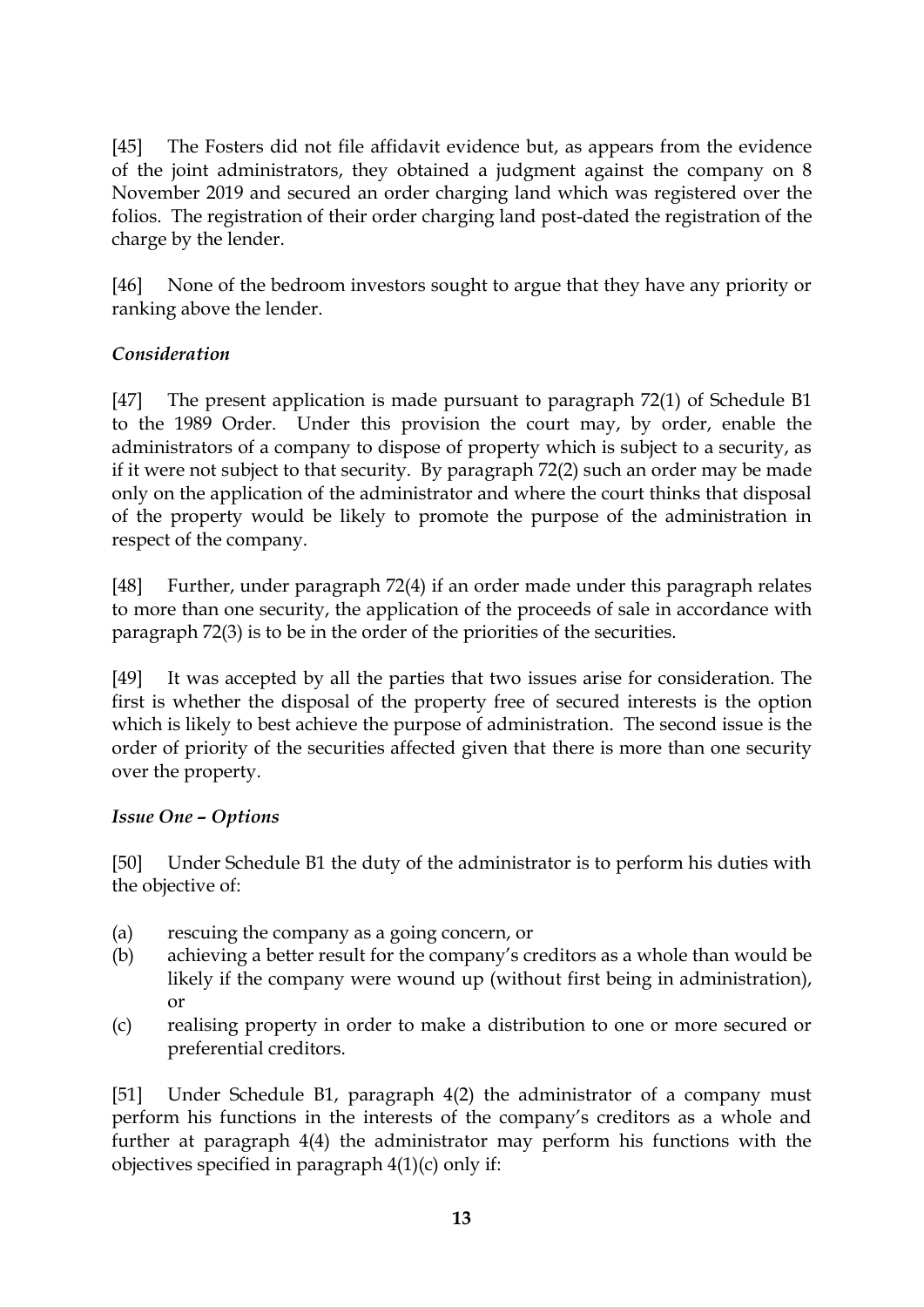- (a) He thinks that it is not reasonably practicable to achieve either of the objectives specified in paragraph 4(1)(a) and (b); and
- (b) He does not unnecessarily harm the interests of the creditors of the company as a whole.

[52] Further, under Schedule B1, paragraph 5 the administrator of a company must perform his functions as quickly and efficiently as is reasonably practicable.

[53] In the present case the joint administrators' view is that they can only achieve the third statutory purpose, that is, realising the property in order to make a distribution to one or more secured or preferential creditors.

[54] Consequently, the burden is on the joint administrators to show that it is "not reasonably practical to achieve either rescue of the company as a going concern or achieving a better result for the company's creditors as a whole". The bedroom investors accept that rescuing the company as a going concern is not a viable option. They submit however that the joint administrators can achieve a better result for the company creditors as a whole by sale of the hotel to a third party investor who can complete the building and then either sell it or operate it as a going concern. They submit that the proposal by the Martin Property Group is in the interests of the company's creditors as a whole as under this option all creditors receive a return for their money. In contrast under the joint administrators' proposal the bedroom investors would receive no return on their investment.

[55] Consequently, the court needs to scrutinise whether there is a viable option available which makes it reasonably practicable to achieve a better result for the creditors as a whole than the option proposed by the joint administrators. It is therefore necessary for the court to scrutinise the various options open to the administrators to ascertain whether they are reasonably practicable.

[56] As outlined at paragraph [27] above, it appears from the affidavit evidence of the joint administrators there are three possible options open to them, namely:

(i) Sell the property as it is ("Option  $A$ ");

(ii) To build out the hotel with the benefit of a third party investor ("Option B"); or

(iii) To sell the property free of the secured interests ("Option C").

[57] All the parties accept that the first option is not a viable option and therefore the main dispute centres on whether option B - selling or building out the hotel with the benefit of a third party funding is a viable option.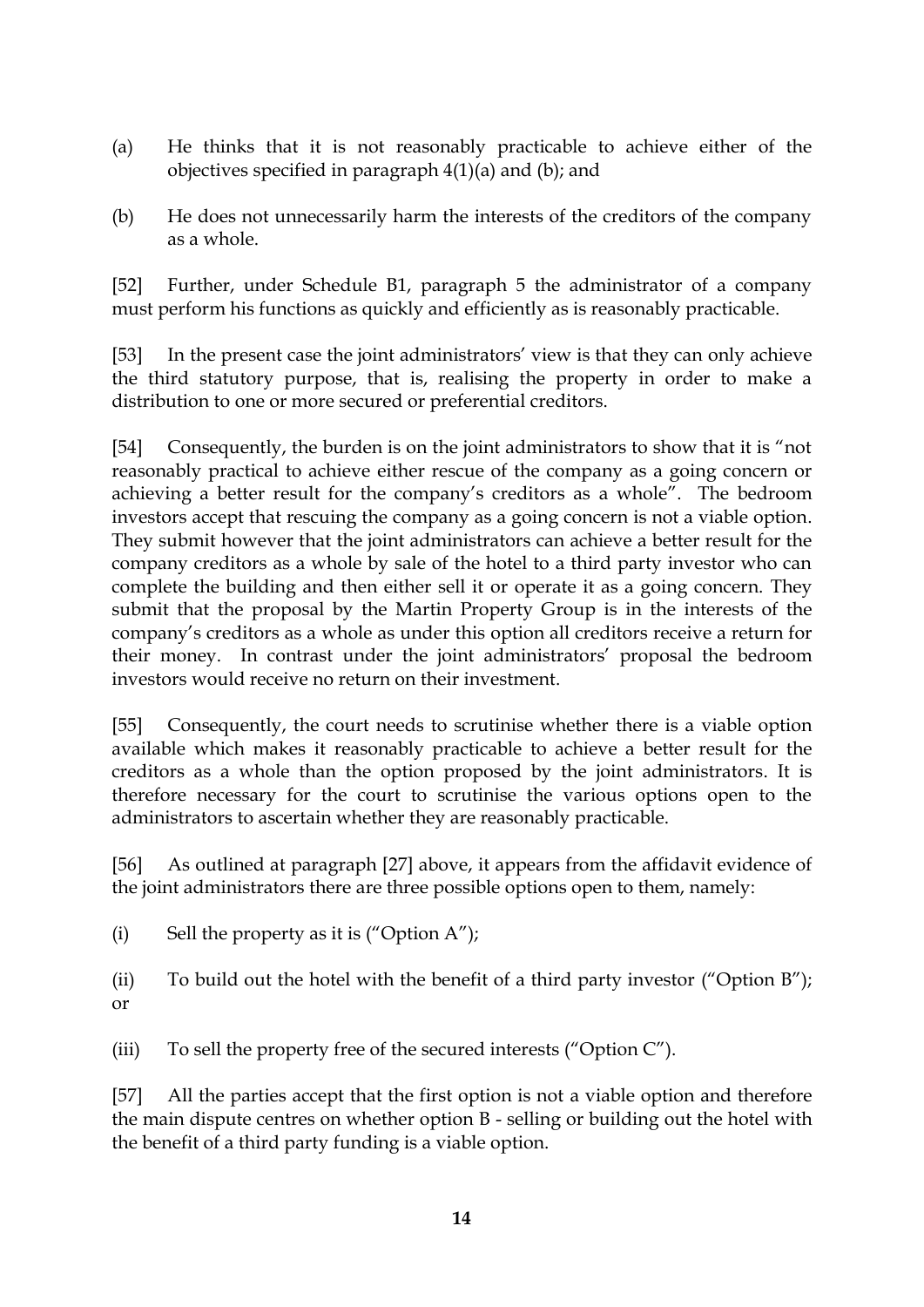[58] On the basis of the affidavit evidence the joint administrators do not have finance to build out the hotel and therefore this option is only viable if there is a third party investor. The court adjourned the proceedings to allow time for this option to be fully investigated. The position as of today's date, over one year after the application was first issued, is that the only proposal which has been made to the joint administrators is the proposal of the Martin Property Group contained in the email dated 20 May 2022.

[59] This proposal is only viable if the lender agrees to be released as the first charge holder. The Martin Property Group have agreed to release the lender by payment of a percentage of its debt. As appears from the affidavit of Mr Troughton the proposal by the Martin Property Group is not acceptable to the lender. Further as appears from the evidence of the joint administrators the proposal is incomplete and is contingent on a number of matters which have not been agreed. Mr Kearney also accepted that the proposal was a "negotiating position" at this stage. Given that the proposal is based on a number of contingencies, one of which is the lender's consent and given that this is not presently forthcoming I consider that option B is not a viable option on the evidence presently available.

[60] In the absence of any confirmed offer by a third party investor and in the absence of agreement from the secured creditors to release their rights in the event of such an offer, the option of investment by a third party investor to build out the hotel cannot realistically be considered further.

[61] This court has afforded time for option B to be explored fully and as a result over one year has now elapsed since the application was issued. In the interim period the debt has grown and the building which is presently unfinished continues to fall into disrepair and has been the subject of burglaries. In these circumstances, there is a risk that the value of the building may be falling. Given that the administrators have a duty to perform their functions as quickly and efficiently as is reasonably practicable the court considers that it should not delay the application any longer. The court is therefore satisfied for the reasons set out that a sale of the property, free of the relevant security interests will promote one or other of the two purposes of administration in respect of the company.

# *Issue Two – Priorities*

[62] The lender, Lyell Trading Limited, holds both a fixed and floating charge. The floating charge was registered against the folios which comprise the property and is the first registered charge over the property.

[63] The Fosters hold an order charging land but this was registered later in time to the charge held by the lender.

[64] The joint administrators recognise that the bedroom investors may enjoy a purchasers' lien.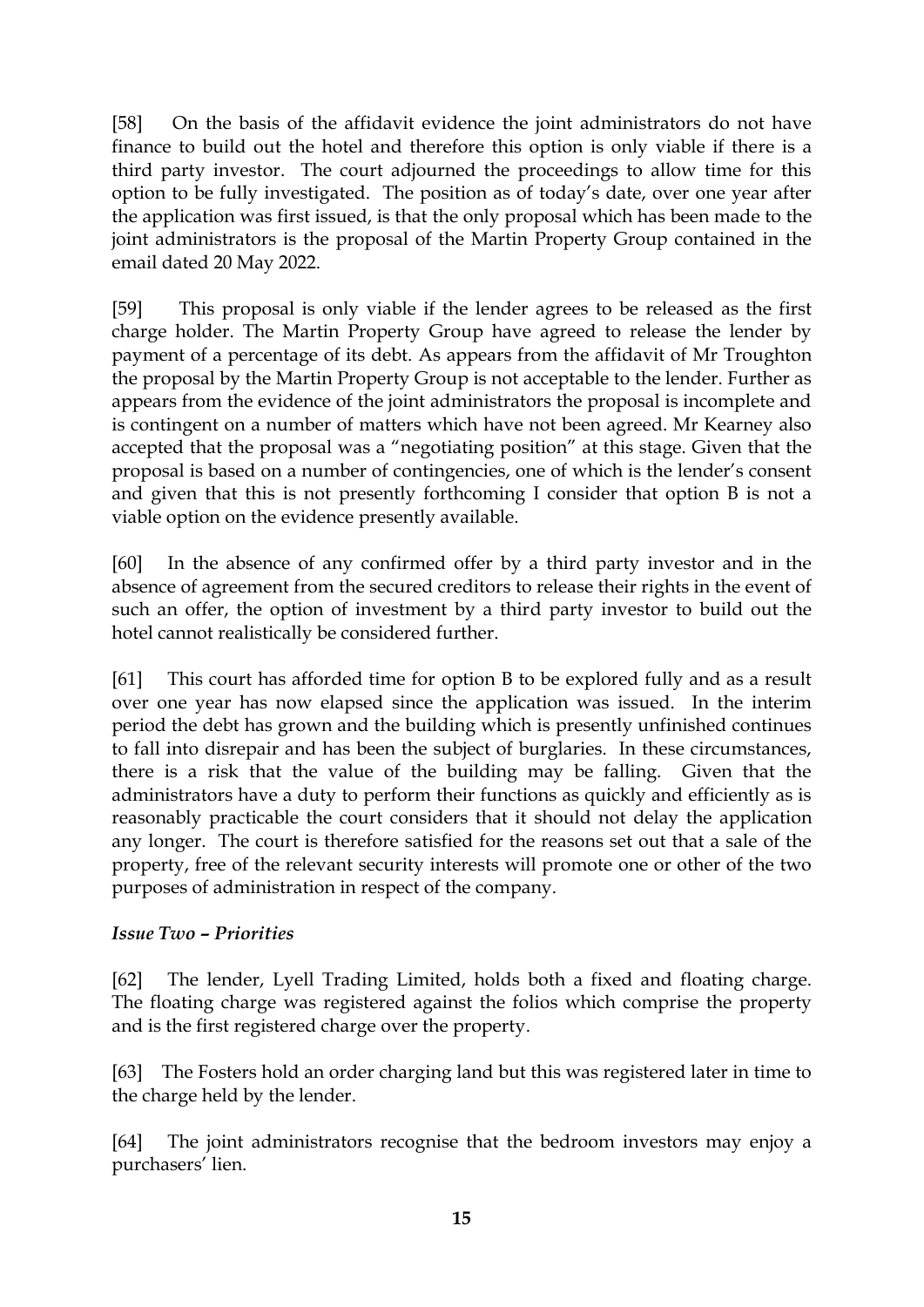[65] The basis of such an interest was set out in *Rose v Watson* [1864] 10 HLC 671 by Lord Westbury at p687 as follows:

> "When the owner of an estate contracts with a purchaser for the immediate sale of it, the ownership of the estate, is in equity, transferred by that contract. Where the contract undoubtedly is an executory contract, in this sense, namely, that the ownership of the estate is transferred, subject to the payment of the purchase-money, every portion of the purchase-money paid in pursuance of that contract is a part performance and execution of the contract, and, to the extent of the purchase-money so paid, does, in equity, finally transfer to the purchaser of the ownership of a corresponding portion of the estate."

[66] In cases where only part of the purchase-monies has been paid Lord Cranworth at p683 stated:

> "When, instead of paying the whole of his purchase-money, he pays a part of it, it would seem to follow, as a necessary corollary, that, to the extent which he has paid his purchase-money, to that extent the vendor is a trustee for him; in other words, that he acquires a lien, exactly in the same way as if upon the payment of part of the purchase-money the vendor had executed a mortgage to him of the estate to that extent."

[67] Consequently, a purchaser's lien arises as a matter of equity in order to do justice to a purchaser who, without fault, is unable to obtain a conveyance at the legal estate for which he is contracted, in circumstances where the contract is not capable of being performed either because of the default of the vendor or for some other reason.

[68] In this case the company has plainly not been able to uphold its end of the contractual bargain with the investors following its entry into administration. Consequently, I am satisfied on the basis of the authorities that the bedroom investors have a purchaser's lien.

[69] The status of an equitable lien was addressed by Arnold J in *Eason v Wong* [2017] EWHC 209 where he explained that an equitable lien is an equitable right over real or personal properties to secure the discharge of a debt. It is a form of equitable charge over the subject property.

[70] Both the joint administrators, the lender and Mr and Mrs Foster contend that the lender has first priority followed by the Fosters and the bedroom investors rank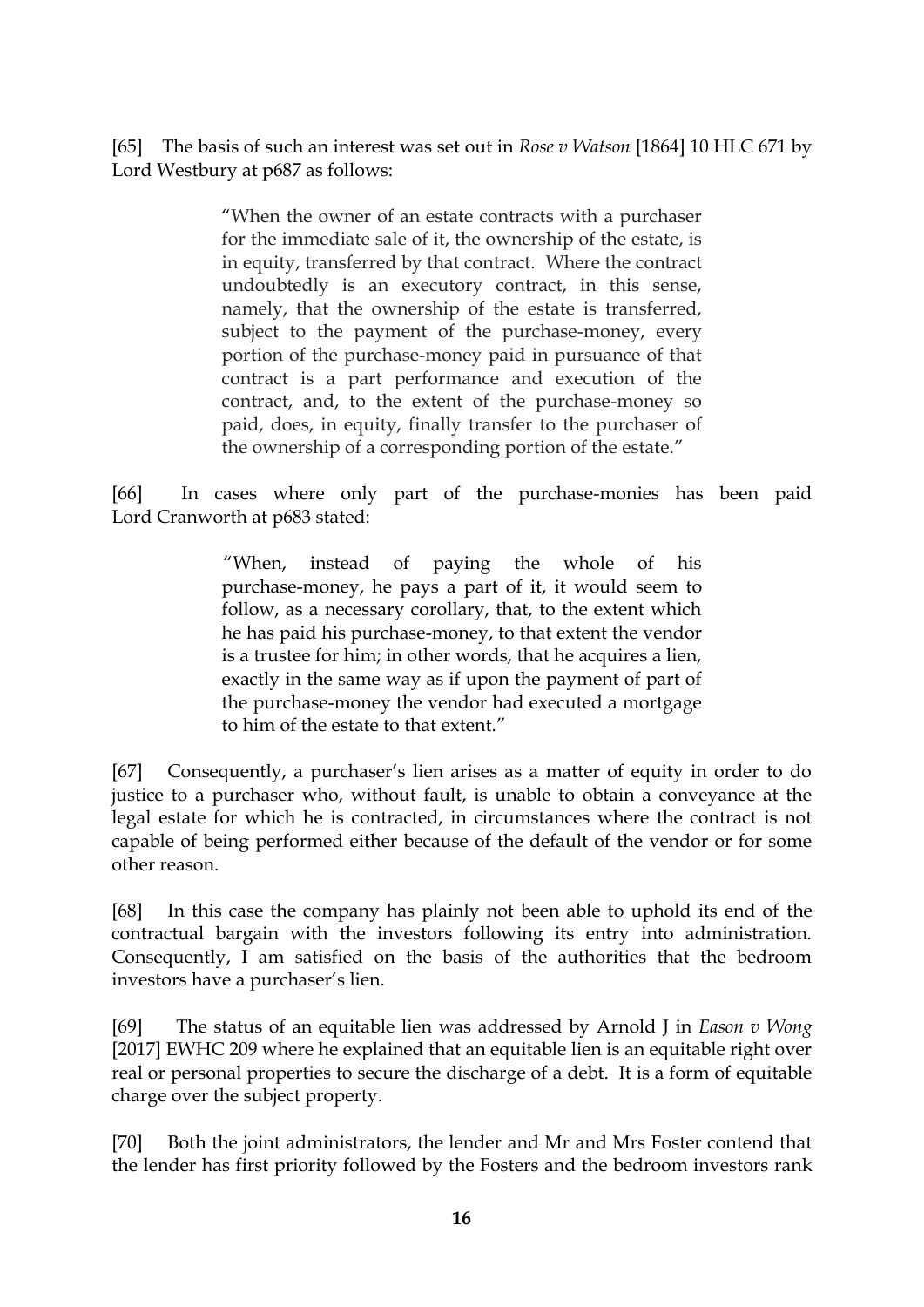thereafter. This order of priority was not argued against by any of the bedroom investors.

[71] I am satisfied that this is the correct order of priorities. Both the lender and the Fosters have legal charges over the property. Section 40 of the Land Registration Act (Northern Ireland) 1970 provides:

> "Save as otherwise provided by this Act or by any other statutory provision and subject to any entry to the contrary contained in the title register, registered burdens affecting the same land . . . shall, if created or arising since the first registration of the land, rank according to the order in which they are entered or deemed to have been entered on the title register and not according to the order in which they are created or arise, and shall rank in priority to any other burden (not being a Schedule 5 burden) affecting the land and created or arising since the first registration of the land."

[72] I am satisfied that the legal charges rank in priority to the equitable purchasers' liens held by the bedroom investors as an equitable lien is not a Schedule 5 burden. The legal charges rank in order of date of registration. Accordingly the lender's legal charge being first registered ranks prior to the legal charge of the Fosters and the bedroom investors' equitable interests rank thereafter.

[73] I therefore find that the net proceeds of the sale of the building fall to be distributed as follows:

- (a) The costs and expenses of the joint administrators as an expense of the administration;
- (b) In favour of the fixed charge registered against the property held by Lyell Trading Limited; and
- (c) If there is any surplus after (a) and (b), in favour of the order charging land held by Mr and Mrs Foster.

[74] In the event that there are any funds remaining after (a) and (b) the joint administers should return to the court to seek directions on the issue of priorities between the investors and other unsecured creditors who do not have the benefit of liens.

[75] For all these reasons I accede to the joint administrators' application notwithstanding the opposition of the bedroom investors. The court obviously had immense sympathy for the bedroom investors who stand to lose their entire investment without any return and it noted that in the case of many of the